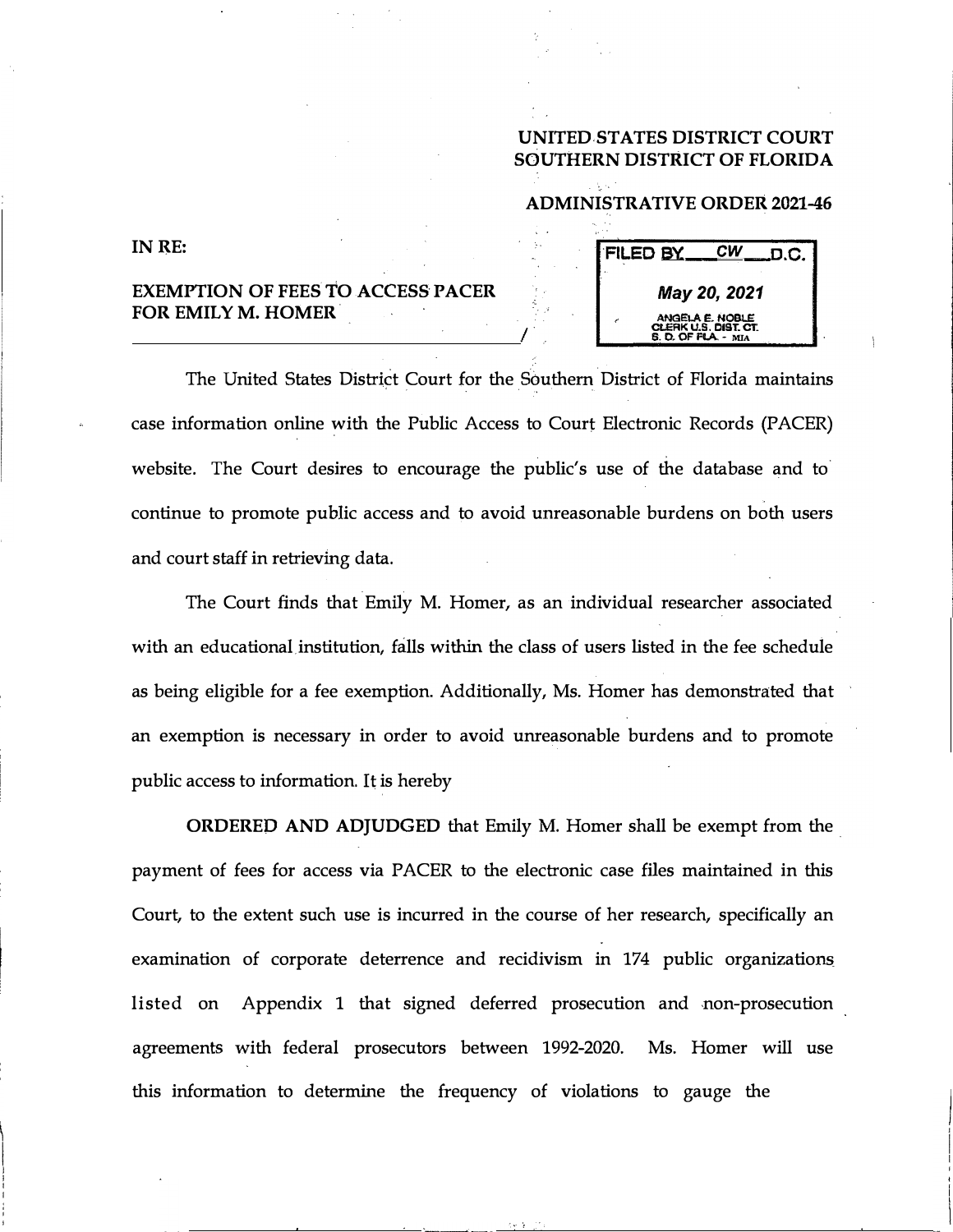effectiveness of corporate agreements in preventing recidivism. Ms. Homer shall not be exempt from the payment of fees incurred in connection with other uses of the PACER system in this Court. Additionally, the following limitations apply:

- 1. this fee exemption applies only to Emily M. Homer and is valid only for the purposes stated above;
- 2. this fee exemption applies only to the electronic case files of this Court on the attached list that are available through the PACER system;
- 3. by accepting this exemption, Ms. Homer agrees not to sell for profit any data obtained as a result of receiving this exemption;
- 4. Emily M. Homer is prohibited from transferring any data obtained as a result of receiving this exemption, including redistribution via internetbased databases;
- 5. this exemption is valid April 1, 2021, to August 1, 2021.

This exemption may be revoked at the discretion of the Court at any time. The

Clerk of Court for the United States District Court for the Southern District of Florida

shall provide the PACER Service Center with any detailed information the Center may

require to implement this Order.

**DONE AND ORDERED** in Chambers at Miami, Miami-Dade County, Florida,

this  $20th$  day of May, 2021.

K. MICHAEL MOORE CHIEF UNITED STATES DISTRICT JUDGE

c: Angela E. Noble, Court Administrator • Clerk of Court Kevin Kappes, Chief Deputy Clerk • Administration Brandy Lonchena, Chief Deputy Clerk • Operations PACER Service Center Michelle Gardner, Attorney Advisor, Multi-Court Exemptions, Administrative Office of the U.S. Courts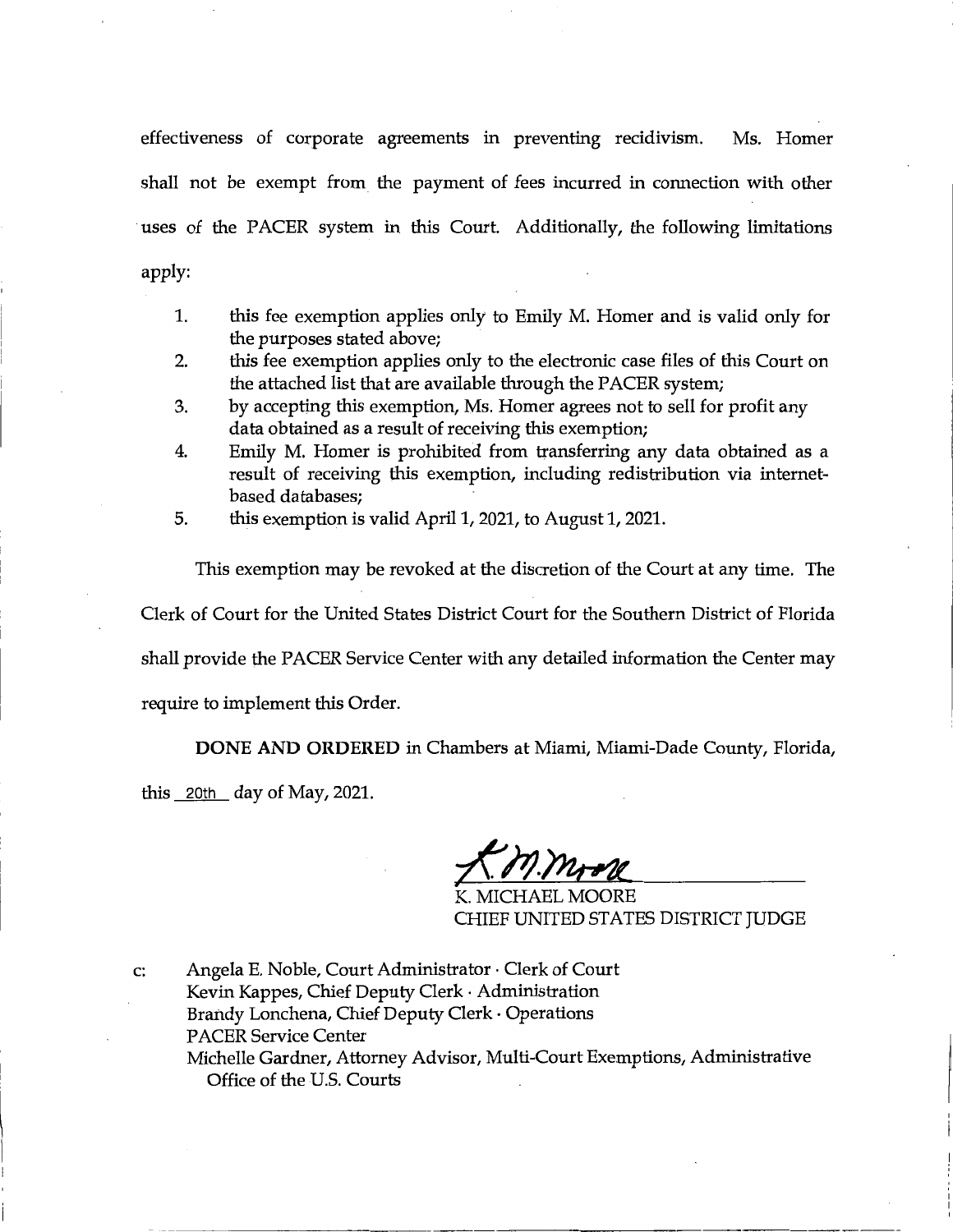| AB Volvo                                |
|-----------------------------------------|
| ABB Ltd.                                |
| AGCO Corp.                              |
| American International Group Inc.       |
| Alcatel-Lucent, S.A.                    |
| Alliance One International, Inc.        |
| Alpha Natural Resources, Inc.           |
| America Online, Inc.                    |
| American Italian Pasta Co.              |
| American Media, Inc.                    |
| <b>AmSouth Bancorporation</b>           |
| Aon Corporation                         |
| Archer Daniels Midland Company          |
| ArthroCare Corporation                  |
| Aurora Foods, Inc.                      |
| Avanir Pharmaceuticals, Inc.            |
| Avon Products, Inc.                     |
| Baker Hughes, Incorporated              |
| Banco Popular de Puerto Rico            |
| <b>Bank of New York</b>                 |
| Bank of Nova Scotia (Scotiabank)        |
| Beam Suntory, Inc.                      |
| Beazer Homes USA, Inc.                  |
| Bio-Rad Laboratories, Inc.              |
| Bristol-Myers Squibb Company            |
| C.R. Bard, Inc.                         |
| Canadian Imperial Bank of Commerce      |
| CareFusion Corp.                        |
| Celadon Group, Inc.                     |
| Chevron Corporation                     |
| Chipotle Mexican Grill, Inc.            |
| Computer Associates International, Inc. |
| Corning, Inc.                           |
| Coventry Health Care, Inc.              |
| CSK Auto Corp.                          |
| Deutsche Bank AG                        |
| Deutsche Telekom AG                     |
| Diebold, Inc.                           |
| El Paso Corp.                           |
|                                         |

k,

 $1\,$   $^{\circ}$ 

Appendix 1: List of Companies in Sample ( compiled from Corporate Prosecution Registry)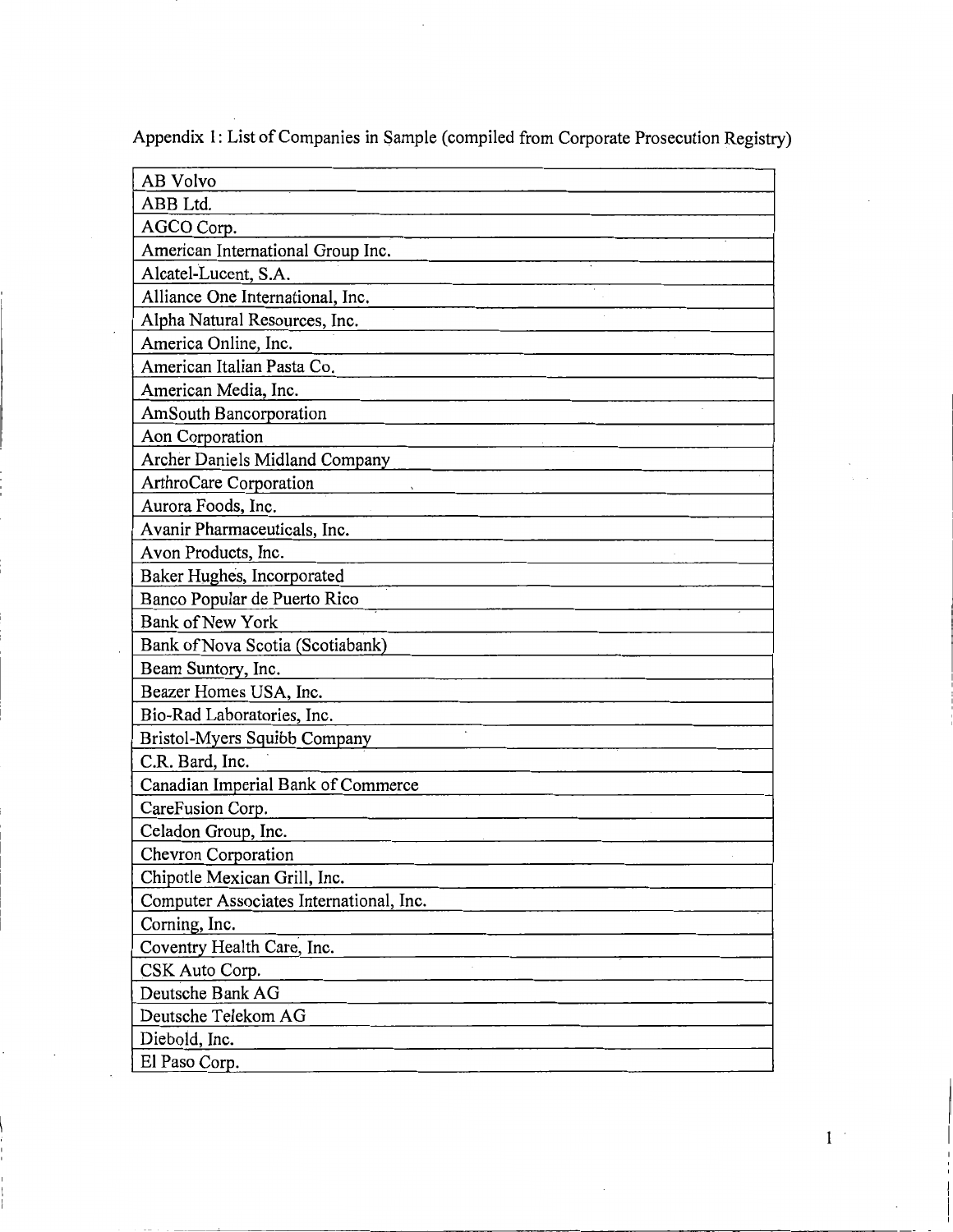| Elan Corp. plc                                               |
|--------------------------------------------------------------|
| Embraer S.A.                                                 |
| Endocare, Inc.                                               |
| ESI Entertainment Systems Inc.                               |
| Exide Technologies Inc.                                      |
| FalconStor Software, Inc.                                    |
| Faro Technologies, Inc.                                      |
| Flowserve Corporation                                        |
| Forest Laboratories, Inc.                                    |
| Fresenius Medical Care AG & Co. KGaA                         |
| Friedman's, Inc.                                             |
| $\bar{\mathbf{r}}$<br>General Cable Corp.                    |
| General Electric Company                                     |
| General Motors Company                                       |
| Genzyme Corporation                                          |
| GlaxoSmithKline PLC                                          |
| GNC Holdings, Inc.                                           |
| Google, Inc.                                                 |
| Halliburton Company                                          |
| Health Management Associates, LLC                            |
| HealthSouth Corporation                                      |
| Helmerich & Payne, Inc.                                      |
| Herbalife Nutrition, Ltd.                                    |
| <b>HSBC</b> Holdings Plc                                     |
| <b>HSBC Holdings Plc</b>                                     |
| Imperial Holdings, Inc.                                      |
| InVision Technologies, Inc.                                  |
| ITT Corp.                                                    |
| JPMorgan Chase & Co.                                         |
| Jazz Pharmaceuticals Inc.                                    |
| JB Oxford Holdings Inc.                                      |
| Jefferies Group, LLC                                         |
| Johnson & Johnson                                            |
| JPMorgan Chase & Co.                                         |
| Kos Pharmaceuticals, Inc.                                    |
| Las Vegas Sands Corp.                                        |
| LATAM Airlines Group S.A.                                    |
| Lawson Products, Inc.                                        |
| Legg Mason, Inc.                                             |
|                                                              |
| Lender Processing Services, Inc.<br>Lloyds Banking Group PLC |

 $\overline{\phantom{a}}$ 

2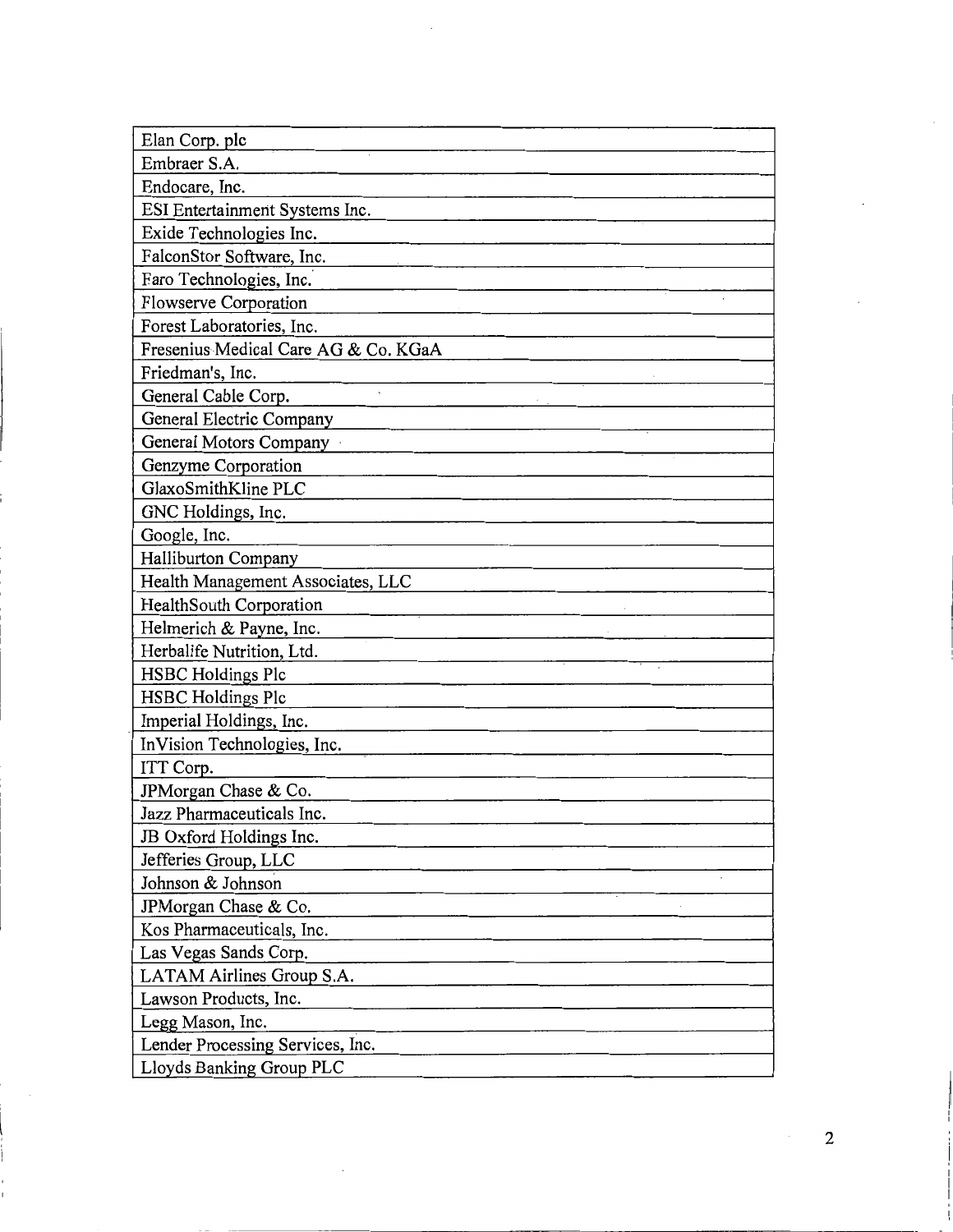| Lloyds TSB Bank plc                      |
|------------------------------------------|
| Lucent Technologies, Inc.                |
| Magyar Telekom, Plc.                     |
| Maximus, Inc.                            |
| Maxwell Technologies, Inc.               |
| MCI, Inc.                                |
| Medicis Pharmaceutical Corporation       |
| Mellon Bank, N.A.                        |
| Merck & Co., Inc.                        |
| Merrill Lynch & Co., Inc.                |
| Micrus Corp.                             |
| Mirant Energy Trading, LLC               |
| Mobile TeleSystems PJSC                  |
| MoneyGram International, Inc.            |
| Monsanto Co.                             |
| National Oilwell Varco, Inc.             |
| NeuroMetrix, Inc.                        |
| NiSource, Inc.                           |
| Noble Corporation                        |
| Novo Nordisk A/S                         |
| Och-Ziff Capital Management Group, LLC   |
| Optimal Group, Inc.                      |
| Orthofix International N.V.              |
| Panalpina World Transport (Holding) Ltd. |
| Parker Drilling Company                  |
| Patterson Companies, Inc.                |
| Penn Traffic Co.                         |
| Petroleo Brasileiro S.A. - Petrobras     |
| Pfizer, Inc.                             |
| Pharmacia & Upjohn Company, LLC          |
| Pilgrim's Pride Corporation              |
| Power Solutions International, Inc.      |
| PPG Industries                           |
| Pride International, Inc.                |
| Progenity, Inc.                          |
| Quest Diagnostics, Inc.                  |
| RAE Systems, Inc.                        |
| Ralph Lauren Corporation                 |
| Republic Services, Inc.                  |
| Rite Aid Corp. Corporation               |
| Royal Bank of Scotland PLC               |

 $\bar{z}$ 

 $\ddot{\phantom{a}}$ 

 $\overline{\phantom{a}}$ 

3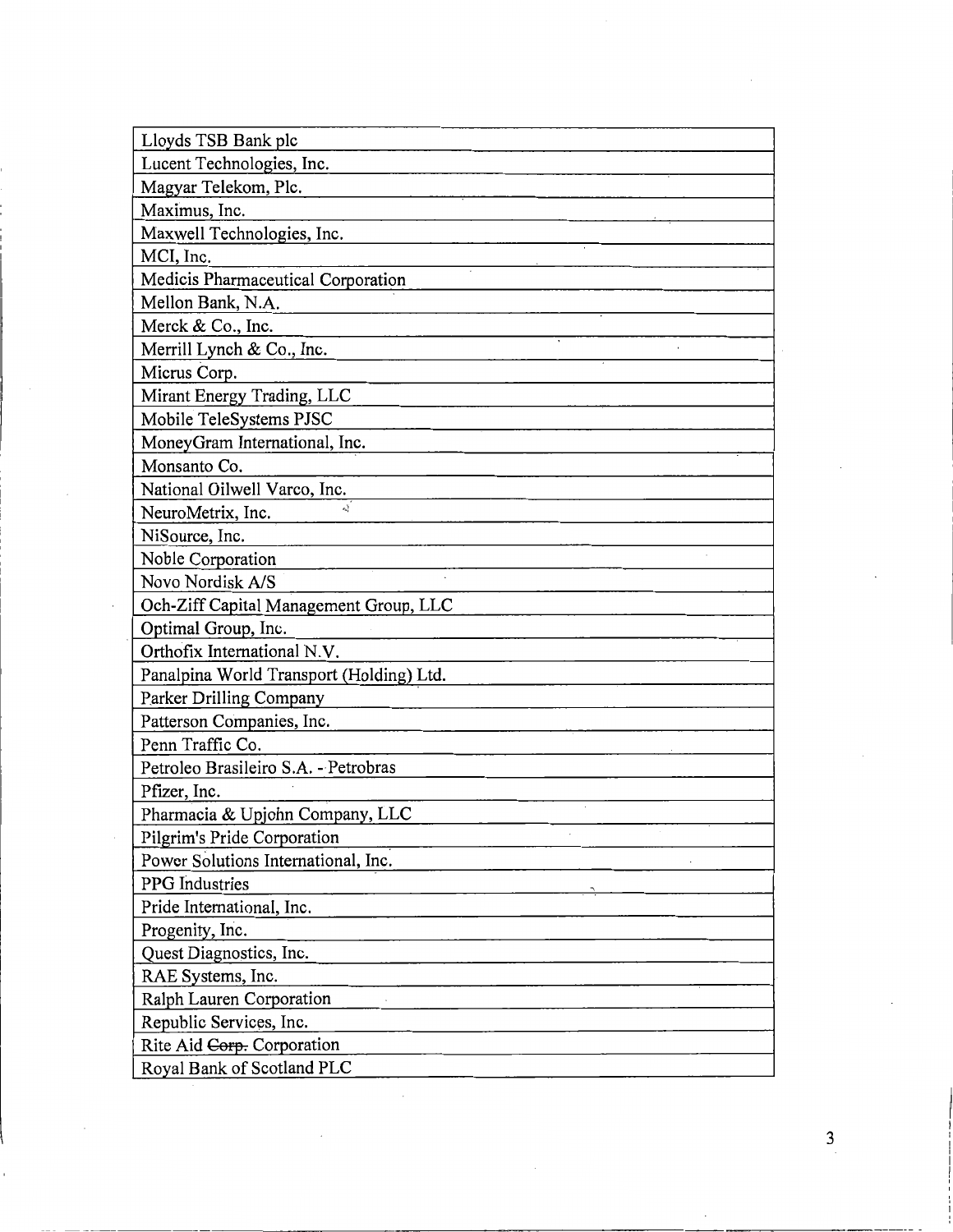| Salomon Brothers Inc.                                                     |  |
|---------------------------------------------------------------------------|--|
| Schnitzer Steel Incorporations, Inc.                                      |  |
| Science Applications International Corporation                            |  |
| Serono S.A.                                                               |  |
| Shoppers Food Warehouse Corp.                                             |  |
| Smith & Nephew PLC                                                        |  |
| Sociedad Quimica y Minera de Chile AKA Chemical & Mining Co of Chile Inc. |  |
| Spectranetics Corporation                                                 |  |
| <b>State Street Corporation</b>                                           |  |
| Statoil, ASA                                                              |  |
| Stryker Corp.                                                             |  |
| Symbol Technologies Inc.                                                  |  |
| Technip S.A.                                                              |  |
| TechnipFMC plc                                                            |  |
| Telefonaktiebolaget LM Ericsson                                           |  |
| Tenaris, S.A.                                                             |  |
| Tenet Healthcare Corporation                                              |  |
| Teva Pharmaceutical Industries LTD                                        |  |
| Textron, Inc.                                                             |  |
| The Boeing Company                                                        |  |
| The Goldman Sachs Group, Inc.                                             |  |
| The Western Union Co.                                                     |  |
| Tommy Hilfiger Corp.                                                      |  |
| Total S.A.                                                                |  |
| Toyota Motor Corporation                                                  |  |
| Transocean LTD                                                            |  |
| Tyco International, Ltd.                                                  |  |
| Tyson Foods, Inc.                                                         |  |
| U.S. Bancorp                                                              |  |
| <b>UBS AG</b>                                                             |  |
| United Parcel Service, Inc.                                               |  |
| United Technologies Corp.                                                 |  |
| Universal Corporation                                                     |  |
| Unum Group                                                                |  |
| VimpelCom Ltd.                                                            |  |
| Wachovia Bank, N.A.                                                       |  |
| Walmart, Inc.                                                             |  |
| Weatherford International Ltd.                                            |  |
| Wellcare Health Plans, Inc.                                               |  |
| Wells Fargo & Company                                                     |  |
| Westinghouse Air Brake Technologies Corporation                           |  |

 $\sim 10^{-11}$ 

 $\sim$ 

 $\mathcal{L}^{(1)}$ 

4

 $\mathbf{r}$ 

 $\bar{\beta}$